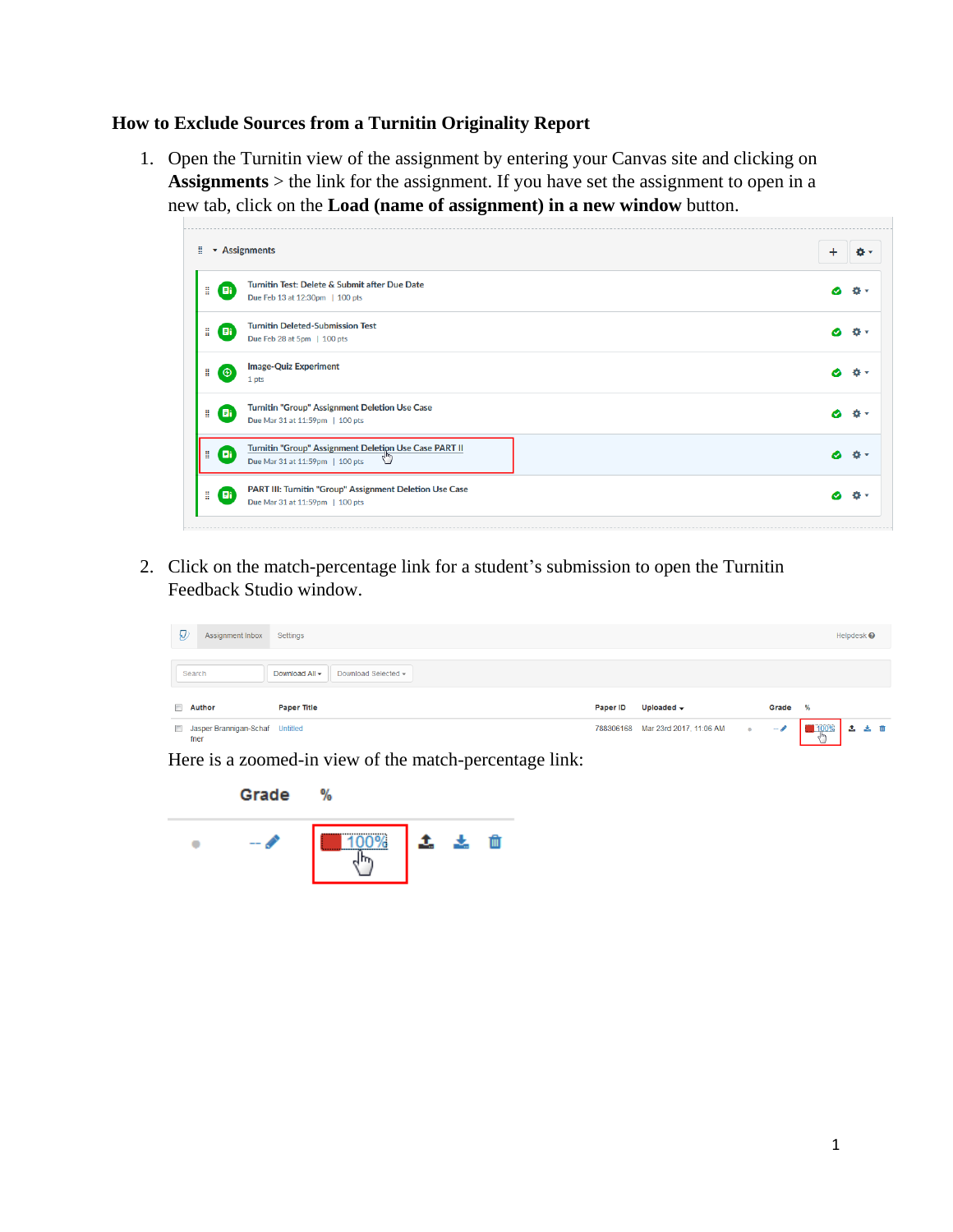3. In the Turnitin Feedback Studio window, click on the **Match Overview** link.

| D feedback studio                                             | Jasper Brannigan-Schaffner untitled                          |             | $-$ /100 $\lt$ 1 of 1 $\lt$ ) |  | $\odot$                                                                                        |
|---------------------------------------------------------------|--------------------------------------------------------------|-------------|-------------------------------|--|------------------------------------------------------------------------------------------------|
| This is text Turnitin<br>has identified as a<br>source match. |                                                              | Click here. |                               |  | $\bullet$<br>$\bullet$<br>$\blacktriangledown$<br>B<br>Æ<br>$\bullet$<br>100<br>Match Overview |
|                                                               | This text is part of the previously identified source match. |             |                               |  | 0<br>土<br>$\odot$                                                                              |

Here is a zoomed-in example of the **Match Overview** link.



4. Click the arrow to the right of the source to open the "Match Breakdown" menu.

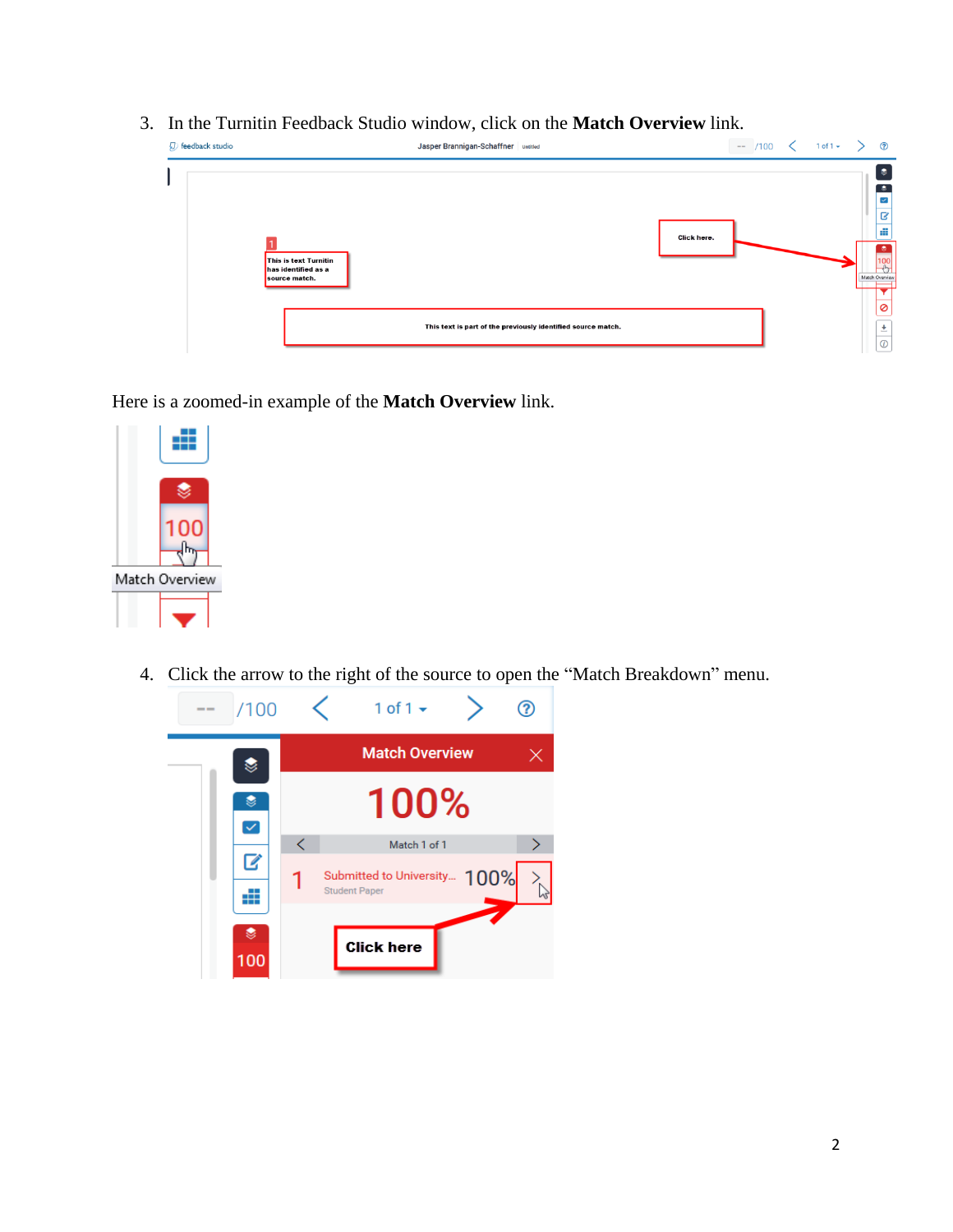5. Click on the **Exclude Sources** button, which appears near the bottom of the "Match Breakdown" menu.



6. Click in the check-boxes next to the sources you want to exclude.

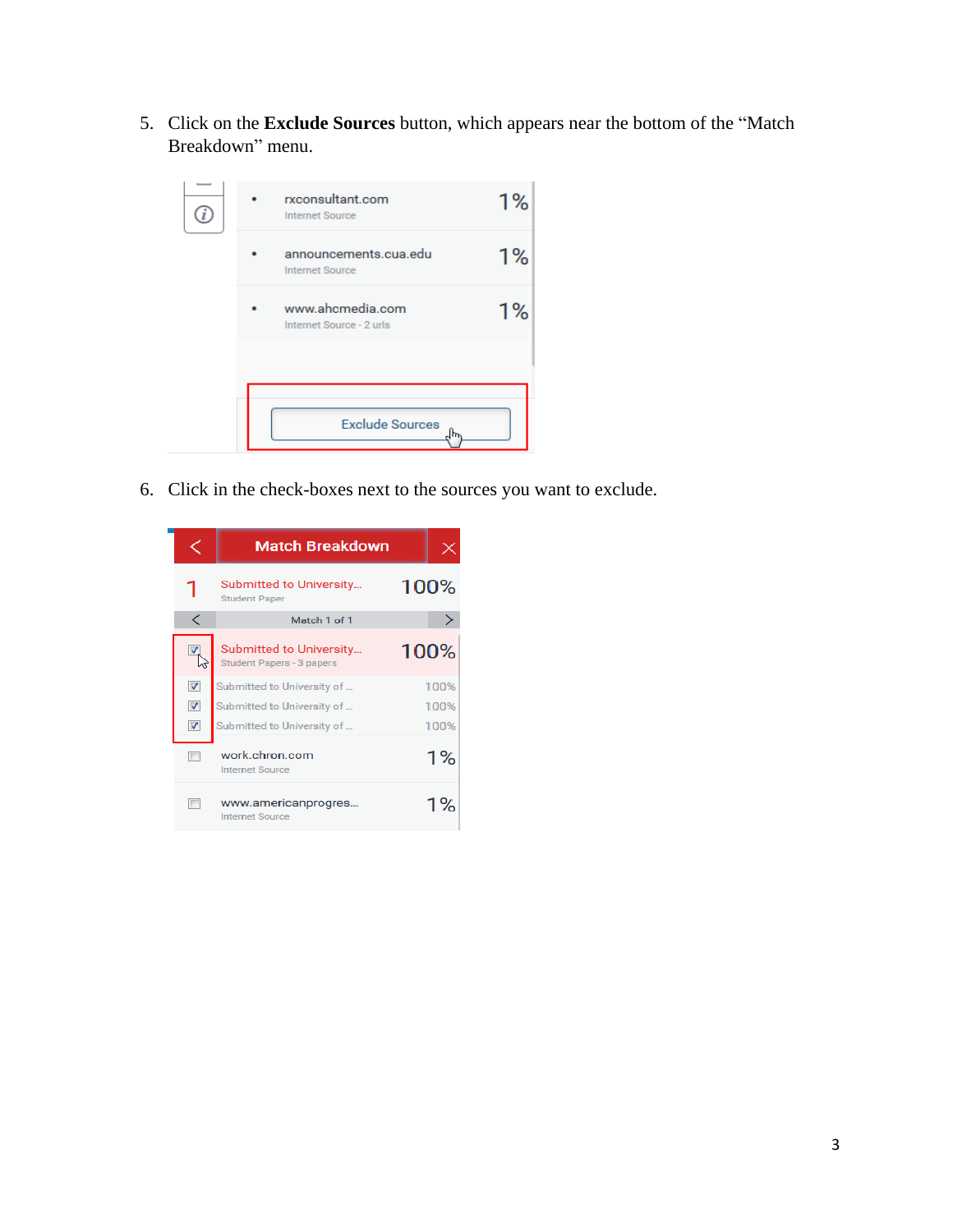7. Click on the **Exclude (# of sources)** that appears near the bottom of the "Match Breakdown" menu.



The match-percentage will be re-calculated to exclude the sources you have selected.



If you want to continue excluding sources, you may do so by repeating steps #4-7.

When you are finished excluding sources, the updated match-percentage will appear in the Turnitin view of the assignment.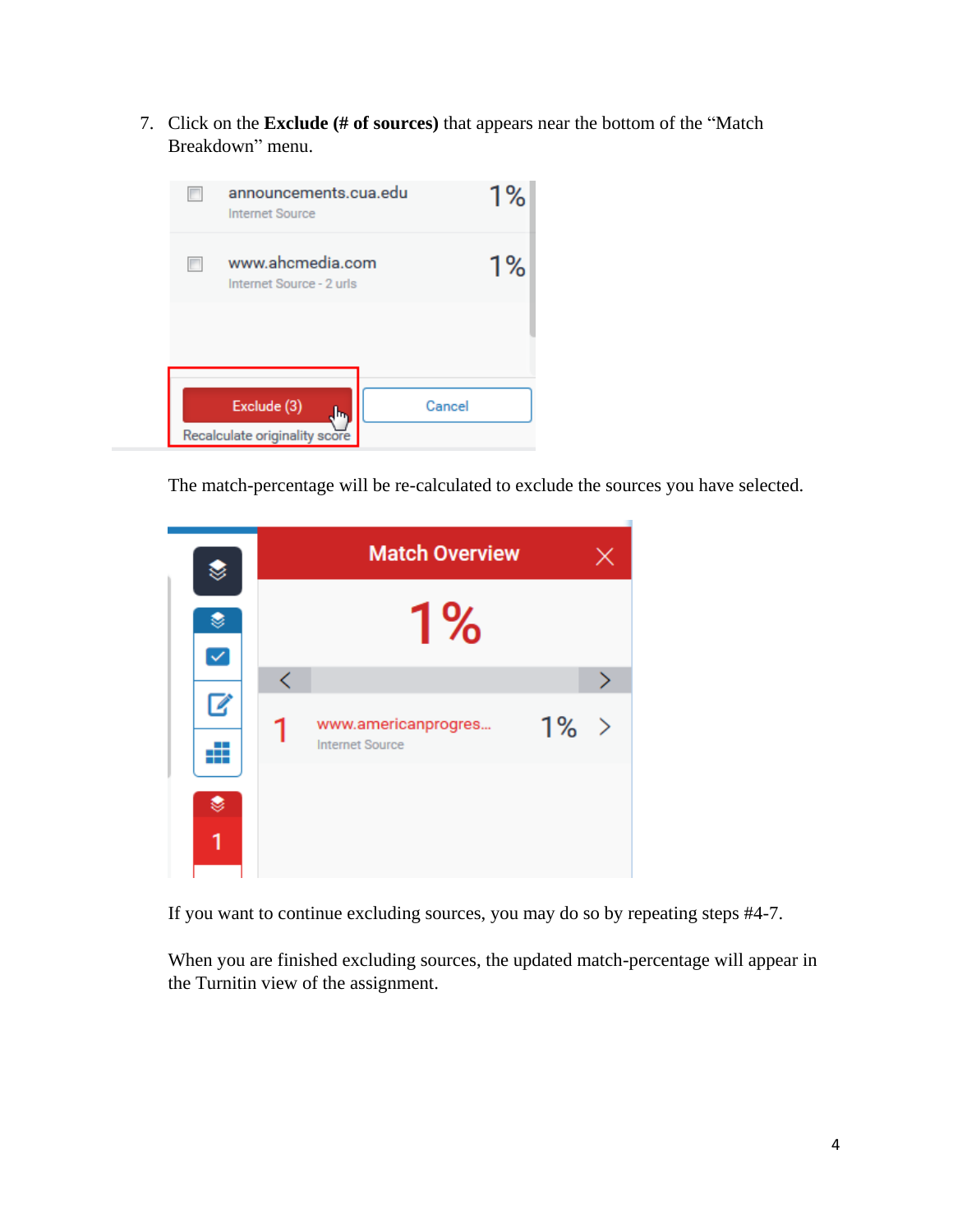| Grade | %                 |    |  |
|-------|-------------------|----|--|
|       | $\blacksquare$ 1% | Ĵ. |  |

A match-percentage that has excluded sources will not update in SpeedGrader, however. The SpeedGrader match-percentage will remain as it did after the submission was initially processed in Turnitin.



**Important:** Students do not see the match-percentages that have sources excluded. In the Turnitin view, students no longer see a match percentage.



In the view from the "Grades" area (**Grades >** link to the assignment), students see the match-percentage that Turnitin generated after processing their submission.

| 100.0% | <b>View Feedback</b> | <b>Add a Comment:</b><br>Teachers and submitter will be notified of<br>all comments. |                          |
|--------|----------------------|--------------------------------------------------------------------------------------|--------------------------|
|        |                      | <b>1</b> Media Comment<br>Save                                                       | 44<br><b>Attach File</b> |